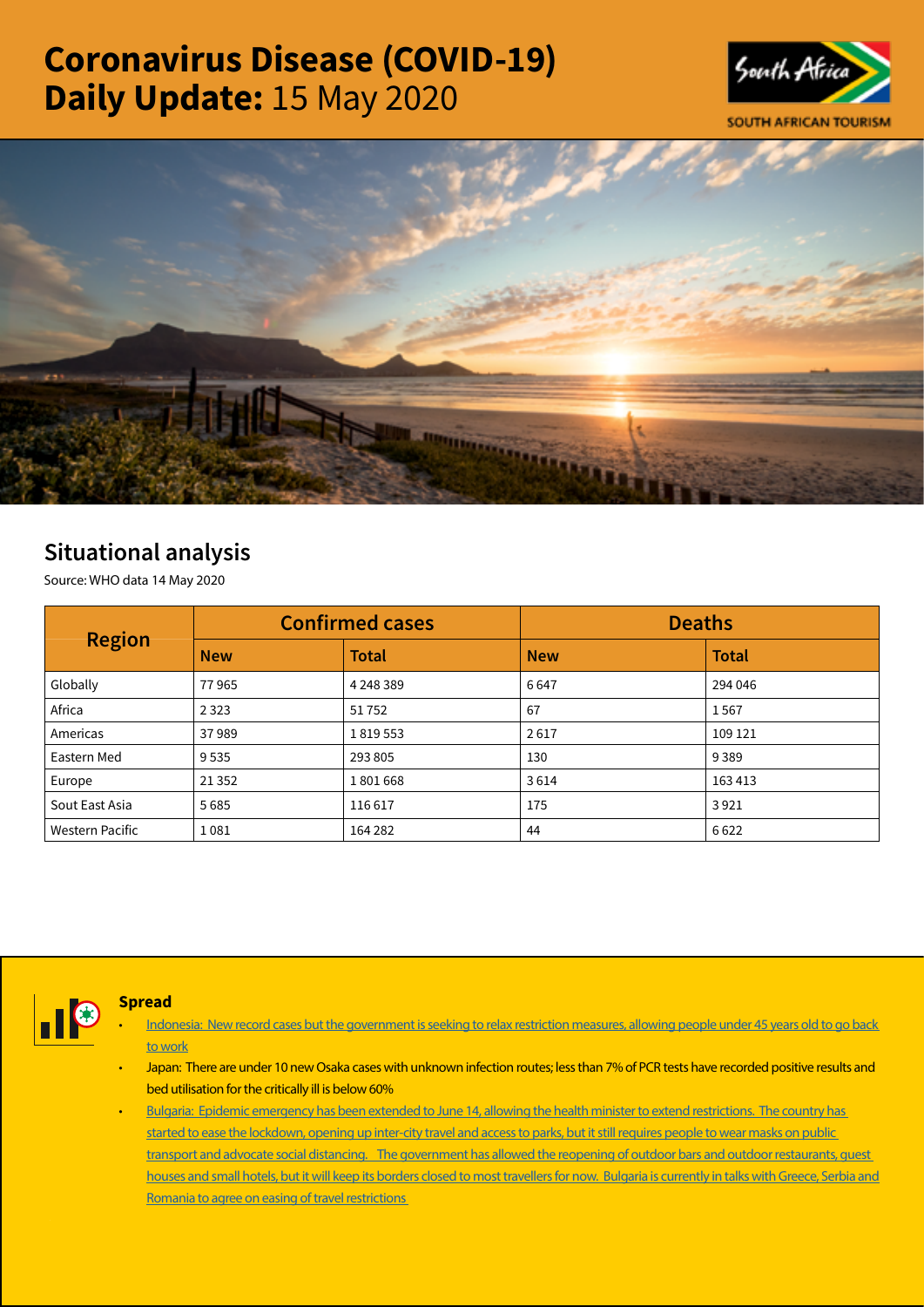- [Iceland: From June 15, the 14-day quarantine will not be mandatory for passengers and instead tourists and residents entering](https://is.gd/x2Mu4G)  [will be given the option of being screened for COVID-19 at the airport - after that they will be allowed to leave to their overnight](https://is.gd/x2Mu4G)  accommodations where they will be awaiting their results. Every arriving passenger will be asked to download the tracing app 'Rakning [C-19' which helps authorities trace the origins of transmissions. Minister of Tourism, Thordis Kolbrun Reykfjord Gylfadottir, said that](https://is.gd/x2Mu4G)  when tourists return, they want all their mechanisms in place to safeguard them and the progress made in controlling the pandemic. They want to create a safe place for those who want a change of scenery 'after what has been a tough spring for us all'. The opening will depend on the continuous decline of cases - they have had only 3 cases in May
- UK: Lockdown rules are different in England, Scotland, Wales and Northern Ireland -Lockdown confusion for those living on the borders [Which lockdown rules apply for those who live in one country and work in another](https://urldefense.proofpoint.com/v2/url?u=https-3A__t.co_p2Icof4SPV-3Famp-3D1&d=DwMFaQ&c=9wxE0DgWbPxd1HCzjwN8Eaww1--ViDajIU4RXCxgSXE&r=yzHEvaMauYW-i_126uTfVmm6zZUDcU0q8rR4kRum7rc&m=yGyPGEjCwpGybvMHEXC-jOrh_2IVhNW1pzCB284vhe4&s=rKWNQiX3pXvrEzPSXez1XHbEUHYcUfop4uJurvEZH1M&e=)



### South Africa:

| <b>Date</b> | <b>Tests</b> | <b>Negative</b> | <b>Positive</b> | <b>Deaths</b> | $% +$ Tests | % test/Pop<br>(58780000) | <b>Fatality Rate</b><br>(Deaths/Pos) | <b>Recoveries</b> | <b>Recovery Rate %</b><br>(Rec/Pos) |  |  |
|-------------|--------------|-----------------|-----------------|---------------|-------------|--------------------------|--------------------------------------|-------------------|-------------------------------------|--|--|
| 8 May       | 307 752      | 298 857         | 8895            | 178           | 2,89        | 0,52                     | $\overline{2}$                       |                   |                                     |  |  |
| 9 May       | 324079       | 314 659         | 9420            | 186           | 2,91        | 0,55                     | 1,97                                 | 3 9 8 3           | 42                                  |  |  |
| 10 May      | 341 336      | 331 321         | 10015           | 194           | 2,93        | 0,58                     | 1,94                                 | 4 1 7 3           | 42                                  |  |  |
| 11 May      | 356 067      | 345 415         | 10652           | 206           | 2,99        | 0,61                     | 1,93                                 | 4 3 5 7           | 41                                  |  |  |
| 12 May      | 369 697      | 358 347         | 11 3 50         | 206           | 3,07        | 0,63                     | 1,81                                 |                   |                                     |  |  |
| 13 May      | 386 352      | 374 278         | 12074           | 219           | 3,13        | 0,66                     | 1,81                                 | 4745              | 39                                  |  |  |
| 14 May      | 403 018      | 390 279         | 12739           | 238           | 3,16        | 0,69                     | 1,87                                 | 5 6 7 6           | 45                                  |  |  |

Visit: [www.sacoronavirus.co.za](http://www.sacoronavirus.co.za) for the latest updates. SA Tourism will make updates available on [www.southafrica.net.](http://www.southafrica.net)

#### SOUTH AFRICA NEWS

- ['We are not stuck in level 4': Ramaphosa on lockdown and ciggies](https://www.timeslive.co.za/politics/2020-05-14-we-are-not-stuck-in-level-4-ramaphosa-on-lockdown-and-ciggies/)
- [Mkhize explains how South Africa's district-based lockdown will work](https://businesstech.co.za/news/government/398177/mkhize-explains-how-south-africas-district-based-lockdown-will-work/)
- [The move to Level 3 lockdown: Ramaphosa chairs NEDLAC meeting](https://www.thesouthafrican.com/news/move-to-level-3-lockdown-ramaphosa-chairs-nedlac-meeting/)
- [Consultations on which areas will move to lockdown level 3 start today](https://ewn.co.za/2020/05/15/consultations-on-which-areas-will-move-to-lockdown-level-3-start-today)
- South African restaurants call to open at level 3 under these conditions
- [Western Cape pushes for level 3](http://www.tourismupdate.co.za/article/199445/Western-Cape-pushes-for-level-3)
- [Salary cuts at SAA to keep airline going until June](https://www.moneyweb.co.za/news/south-africa/salary-cuts-at-saa-to-keep-airline-going-until-june/)
- [Airbnb CEO Brian Chesky predicts a wildly different future of travel and living](https://www.businessinsider.co.za/airbnb-ceo-brian-chesky-predicts-future-of-travel-digital-nomad-2020-5)
- [After beating coronavirus, SA must face an older foe](https://www.moneyweb.co.za/news/south-africa/after-beating-coronavirus-sa-must-face-an-older-foe/)
- [Eastern Cape adequately prepared for Covid-19 pandemic Cyril Ramaphosa](https://www.timeslive.co.za/politics/2020-05-14-eastern-cape-adequately-prepared-for-covid-19-pandemic-cyril-ramaphosa/)
- [WHO projections: COVID-19 could infect more than 200 million in Africa](https://www.thesouthafrican.com/news/africa/who-projection-covid-19-in-africa-how-many-infected/)
- [New policies clarify who must pay for Covid-19 tests](https://www.timeslive.co.za/news/south-africa/2020-05-15-new-policies-clarify-who-must-pay-for-covid-19-tests/)
- [Inside labour: when lockdown does more harm than good](https://www.fin24.com/Opinion/inside-labour-when-lockdown-does-more-harm-than-good-20200514)
- [All online shopping is now allowed again](https://www.businessinsider.co.za/online-shopping-allowed-level-4-2020-5)
- [Retailers, couriers must stick to rules, says DTI as online shopping allowed](https://ewn.co.za/2020/05/15/retailers-courier-must-stick-to-rules-says-dti-as-online-shopping-allowed)
- [If your surname starts with N or later, you may have to wait an extra day to buy booze](https://www.businessinsider.co.za/liquor-retailer-plan-to-limit-sales-when-alcohol-trade-is-legal-again-2020-5)
- [Lockdown forces SA motorists to go from ballin' to budget rides](https://select.timeslive.co.za/news/2020-05-15-lockdown-forces-sa-motorists-to-go-from-ballin-to-budget-rides/)